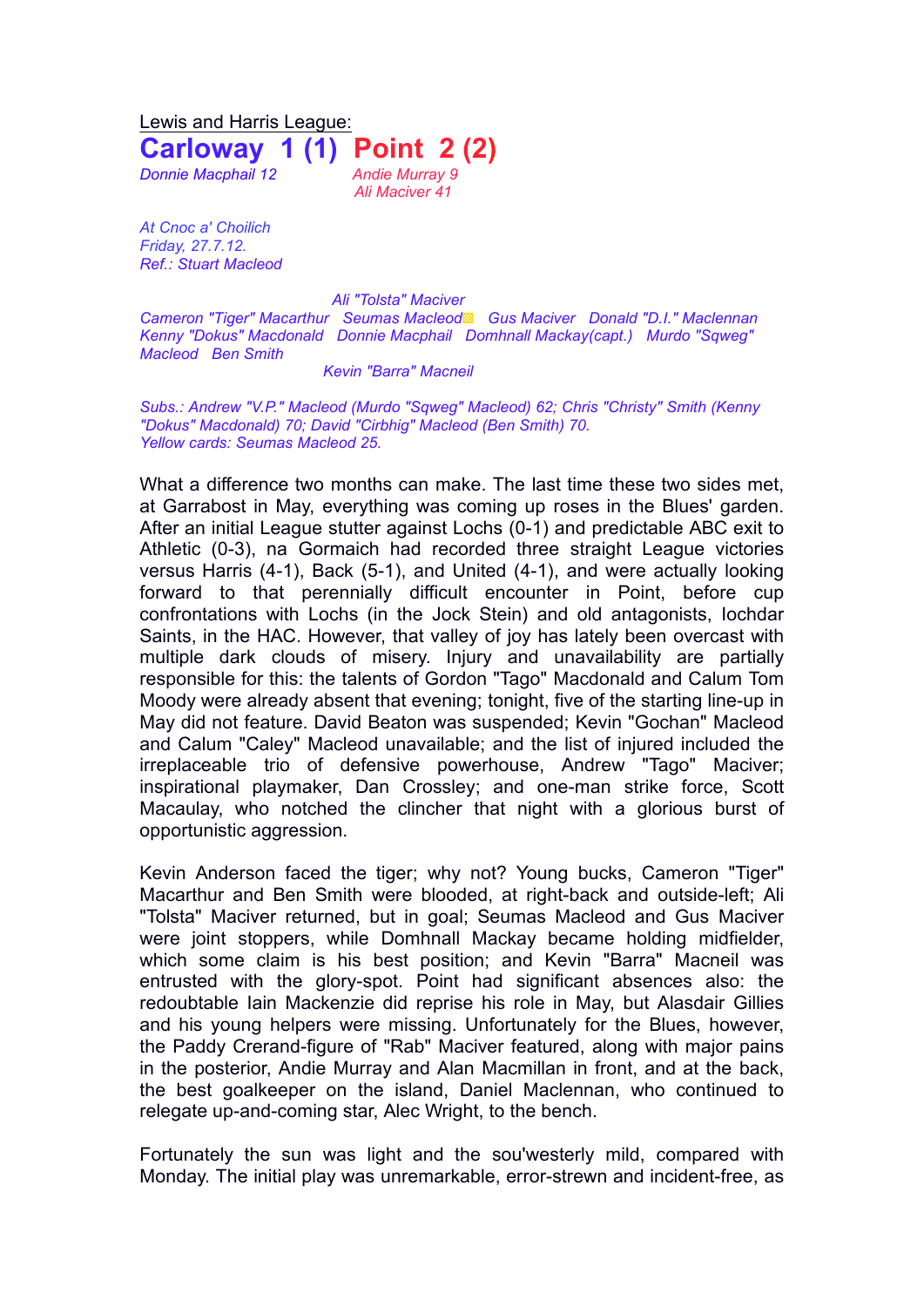the teams broke each other's efforts to establish a pattern with unfamiliar lineups. Then, out of the blue, the opener: a Rubhach attack collapsed; Macleod carried the ball out of his area, did a Roger Byrne past one man, then stood on the ball as he attempted to skip a second (Andie Murray of all people!), fell, and the man in red thanked him, moved forward, rightish into the box, and clipped it clinically past Ali "Tolsta" to his right from 16 metres.

Carloway now tried to force the game, but neither side seemed close to a pattern of control. Then a "Barra" cross 18 metres out on the right helped rescue Carloway as the wind suddenly lifted it over Maclennan on his goalline; he managed to touch it out but Ben Smith, 8 metres out, powered a header in. Miraculously, Maclennan clawed it out, but Macphail, following up, thumped it into the roof of the net from 10 metres.

Two goals in 12 minutes, yet the play hardly justified them. Neither side seemed able to establish a rhythm, a template on the game, and play was shapeless, resulting in half-chances only. On 14 minutes Mackay drove wide of Maclennan's right-hand post from 24 metres centrally and a minute later "Barra" sent the ball over from 16 metres off a Smith low cross. Moments later Ali "Tolsta" confidently held an enormous free-kick from the halfway line under pressure beneath his bar. On 26 minutes Mackenzie fed "Rab" Maciver through the centre but his attempt from 20 metres went harmlessly past his namesake's left-hand post; then, a minute later, Ali "Tolsta" reacted brilliantly to scoop the ball away from the breaking Macmillan's feet, to his right, just inside the box.

With influential playmaker, "Rab" Maciver, operating more defensively, and no symbiotic understanding between "Dokus", "Sqweg", and Donnie Macphail, it was up to Mackay to inject any life into midfield, but it was 35 minutes before Carloway troubled Maclennan again, when he had to tip over a "Sqweg" freekick from the halfway line.

Then, again out of nowhere, another goal. A Point break on the left drew Macleod and Maciver right in support of Macarthur but they failed to close it down before a cross came through to Ali Maciver, 10 metres out in front of goal, between defenders, to control one touch with his right, then do an exquisite Bergkamp hook with his left past the helpless "Tolsta's" right hand. Carloway had two late chances to level: on 44 minutes a "Sqweg" drive from 24 metres shot past Maclennan's right-hand post, then a defence-splitter from the same player through the middle found "Dokus" beating the flag behind an advancing defence but a lunge from the rapidly-reacting Maclennan caused "Dokus" to sweep his connect outside the keeper's left-hand post from 16 metres.

It had been a difficult half for both sides; nothing had really worked, despite plenty of effort. It was mildly surprising that three goals had been scored. And it didn't get better, although Carloway tried to force it more; it took to the 57th minute before the next half-chance appeared, "Barra" nodding a Macphail corner from the right past Maclennan's right-hand post. Three minutes later a disputed free-kick on the right edge of the box led to Maclennan touching a